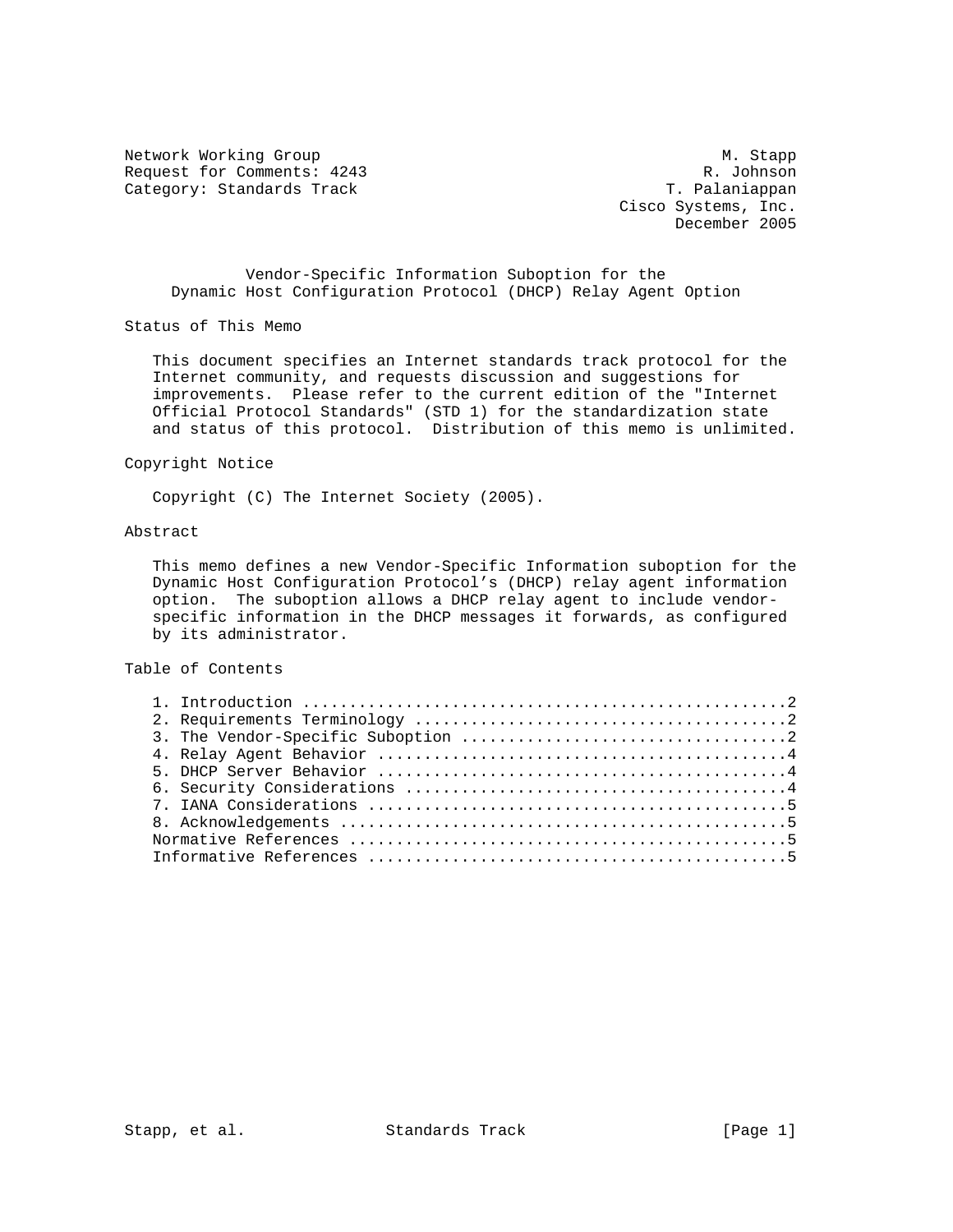## 1. Introduction

 DHCP (RFC 2131 [2]) provides IP addresses and configuration information for IPv4 clients. It includes a relay agent capability, in which processes within the network infrastructure receive broadcast messages from clients and forward them to DHCP servers as unicast messages. In network environments like DOCSIS data-over cable and xDSL, for example, it has proven useful for the relay agent to add information to the DHCP message before forwarding it, using the relay agent information option (RFC 3046 [3]).

 Servers that recognize the relay agent option echo it back in their replies, and some of the information that relays add may be used to help an edge device efficiently return replies to clients. The information that relays supply can also be used in the server's decision making about the addresses and configuration parameters that the client should receive.

 In many environments, it's desirable to associate some vendor- or provider-specific information with the clients' DHCP messages. This is often done using the relay agent information option. RFC 3046 defines Remote-ID and Circuit-ID sub-options that are used to carry such information. The values of those suboptions, however, are usually based on some network resource, such as an IP address of a network access device, an ATM Virtual Circuit identifier, or a DOCSIS cable-modem identifier. As a result, the values carried in these suboptions are dependent on the physical network configuration. The Vendor-Specific suboption allows administrators to associate other useful data with relayed DHCP messages.

2. Requirements Terminology

 The key words "MUST", "MUST NOT", "REQUIRED", "SHALL", "SHALL NOT", "SHOULD", "SHOULD NOT", "RECOMMENDED", "MAY", and "OPTIONAL" in this document are to be interpreted as described in RFC 2119 [1].

3. The Vendor-Specific Suboption

 This memo defines a new DHCP relay agent option suboption that carries vendor-defined data. The suboption takes a form similar to the Vendor-Identifying, Vendor-Specific Option [7].

Stapp, et al. Standards Track [Page 2]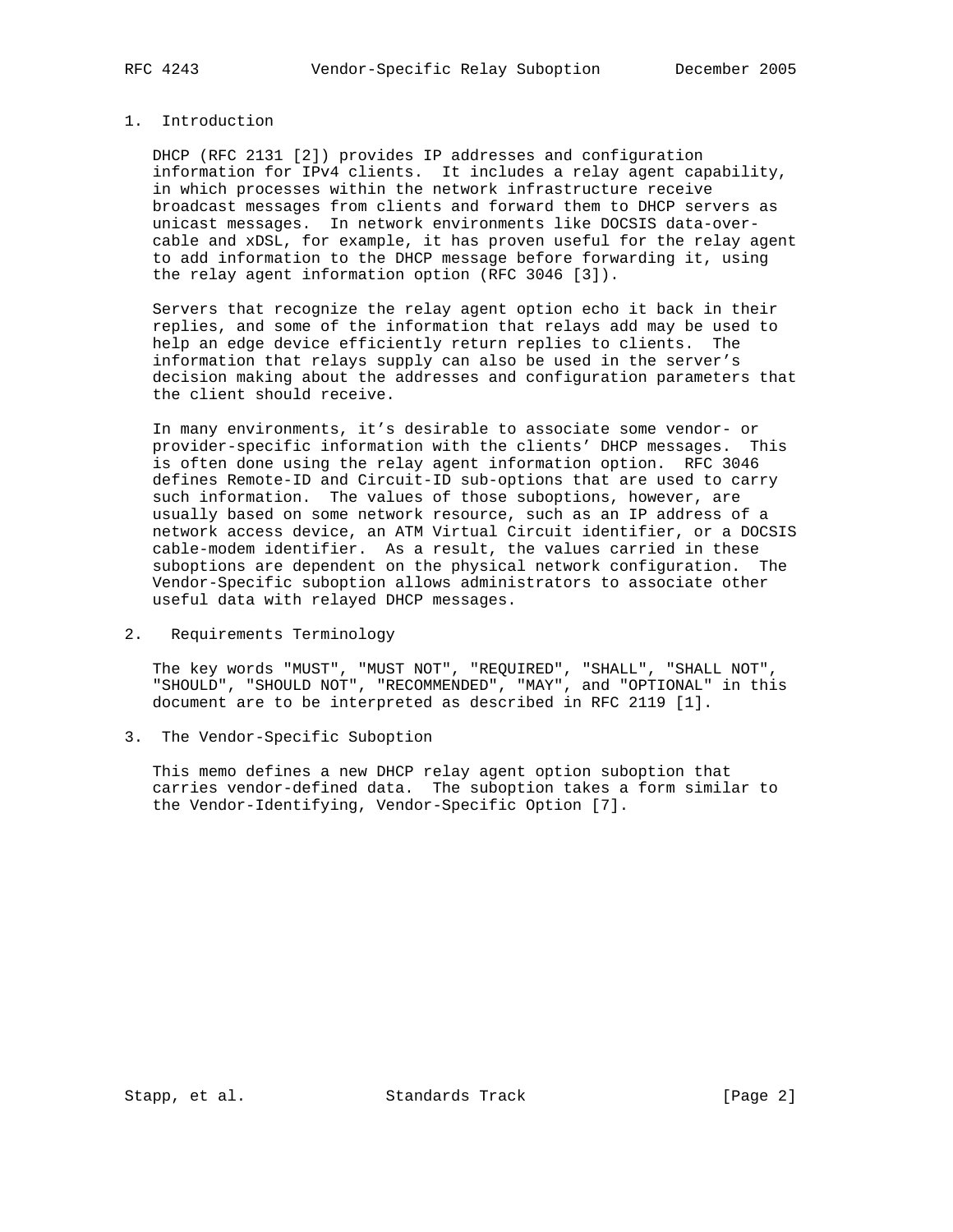|                         |                    | 1 2 3 4 5 6 7 8 9 0 1 2 3 4 5 6 7 8 9 0 1 2 3 4 5 6 7 8 9 |  |  |  |
|-------------------------|--------------------|-----------------------------------------------------------|--|--|--|
| Code                    | Length             | Enterprise Number1                                        |  |  |  |
|                         | $+ - + - + - +$    | DataLen1                                                  |  |  |  |
| Suboption Datal         |                    |                                                           |  |  |  |
|                         | Enterprise Number2 |                                                           |  |  |  |
| DataLen2                |                    | Suboption Data2                                           |  |  |  |
| $+ - + - + - + - + - +$ |                    |                                                           |  |  |  |
|                         |                    |                                                           |  |  |  |
|                         |                    | -+-+-+-+-+-+-+-+                                          |  |  |  |

The Code for the suboption is 9.

 The one-byte Length field is the length of the data carried in the suboption, in bytes. The length includes the length of the first Enterprise Number; the minimum length is 4 bytes.

 "Enterprise NumberN" is a vendor's Enterprise Number as registered with IANA [4]. It is a four-byte integer value in network byte order.

 DataLenN is the length of the data associated with the Enterprise Number.

The Suboption Data is an opaque sequence of bytes.

 The Vendor-Specific suboption includes at least one Enterprise Number and carries opaque data defined by the organization identified by the Enterprise Number. A relay may include data associated with more than one vendor's Enterprise Number within a single instance of the Suboption.

 Of course, the Vendor-Specific data are vendor-specific. This specification does not establish any requirements on the data in the suboption. Vendors who make use of this suboption are encouraged to document their usage in order to make interoperability possible.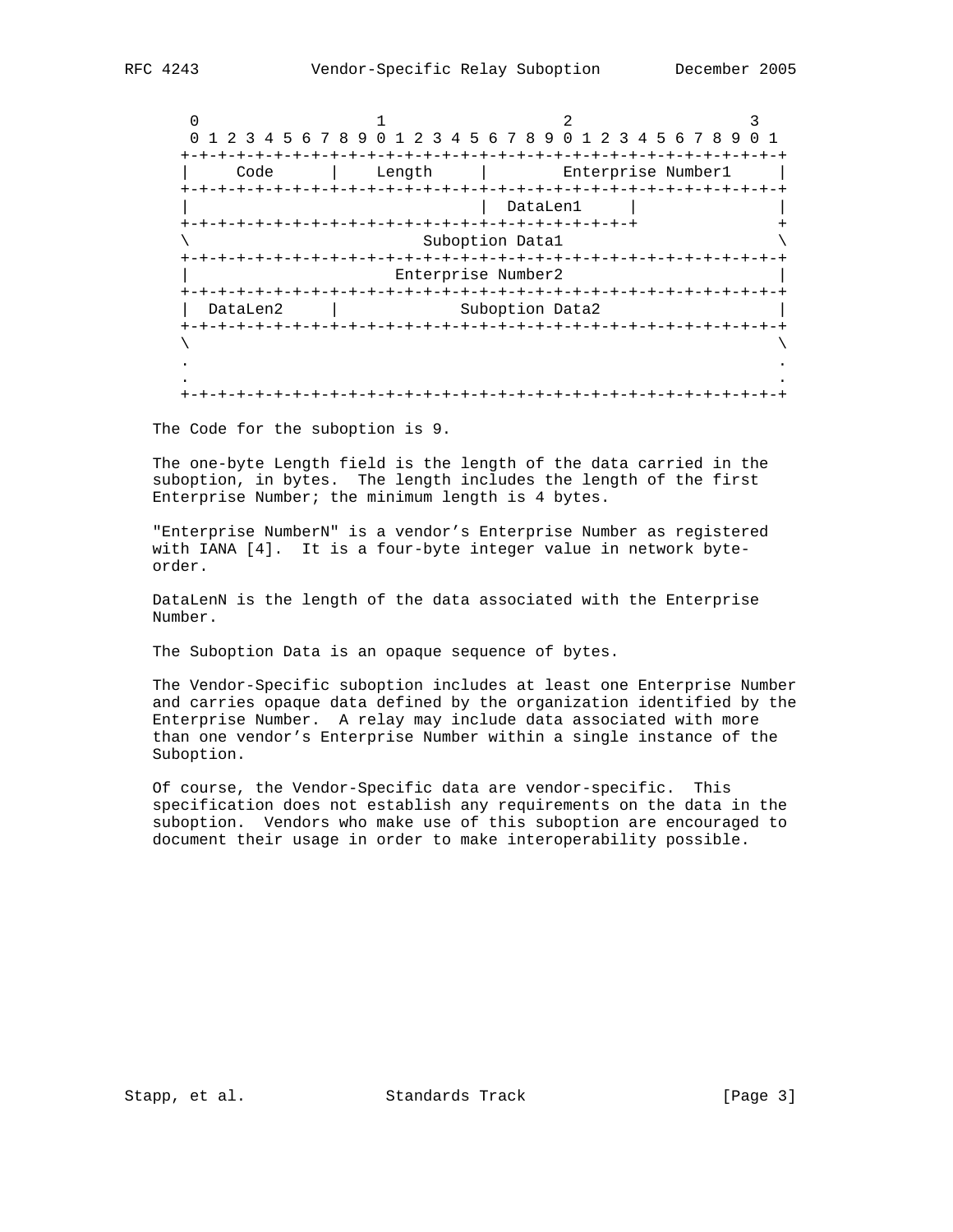### 4. Relay Agent Behavior

 DHCP relay agents MAY be configured to include Vendor-Specific suboptions if they include a relay agent information option in relayed DHCP messages. The suboptions' types and data are assigned and configured through mechanisms that are outside the scope of this memo.

 Relay implementors are encouraged to offer their administrators a means of configuring what data can be included in this suboption, and to document what they are capable of.

5. DHCP Server Behavior

 This suboption provides additional information to the DHCP server. The DHCP server, if it is configured to support this suboption, may use this information, in addition to other relay agent option data and other options included in the DHCP client messages, in order to assign an IP address and/or other configuration parameters to the client. There is no special additional processing for this suboption.

6. Security Considerations

 Message authentication in DHCP for intradomain use, where the out of-band exchange of a shared secret is feasible, is defined in RFC 3118 [5]. Potential exposures to attack are discussed in section 7 of the DHCP protocol specification in RFC 2131 [2].

 The DHCP relay agent option depends on a trusted relationship between the DHCP relay agent and the server, as described in section 5 of RFC 3046. Fraudulent relay agent option data could potentially lead to theft-of-service or exhaustion of limited resources (like IP addresses) by unauthorized clients. A host that tampered with relay agent data associated with another host's DHCP messages could deny service to that host, or interfere with its operation by leading the DHCP server to assign it inappropriate configuration parameters.

 While the introduction of fraudulent relay agent options can be prevented by a perimeter defense that blocks these options unless the relay agent is trusted, a deeper defense using authentication for relay agent options via the Authentication Suboption [6] SHOULD be deployed as well.

 There are several data in a DHCP message that convey information that may identify an individual host on the network. These include the chaddr, the client-id option, and the hostname and client-fqdn options. Depending on the type of data included, the Vendor-Specific suboption may also convey information that identifies a specific host or a specific user on the network. In practice, this information isn't exposed outside the internal service-provider network, where DHCP messages are usually confined. Administrators who configure data that will be used in DHCP Vendor-Specific suboptions should be careful to use data that are appropriate for the types of networks

Stapp, et al. Standards Track [Page 4]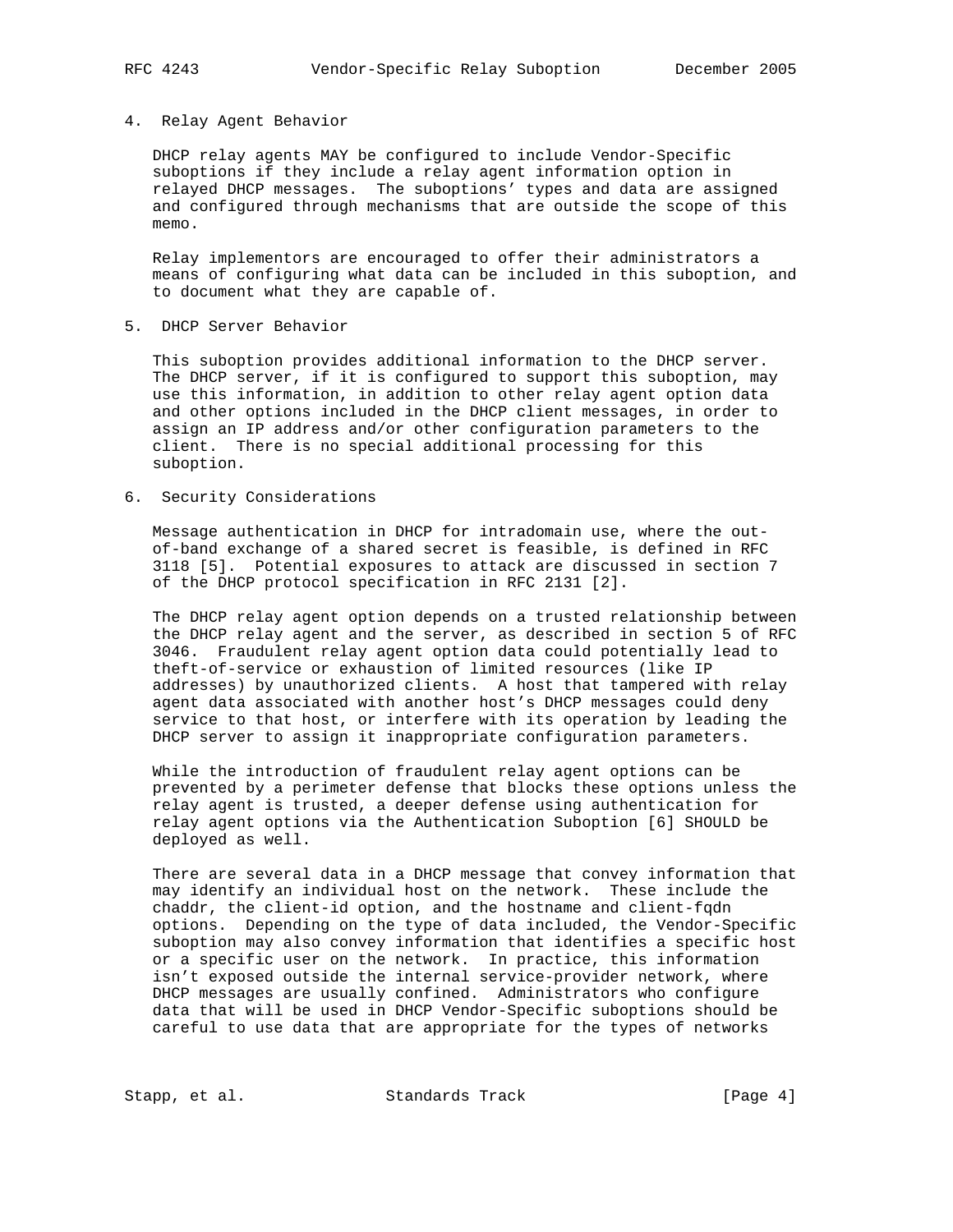they administer. If DHCP messages travel outside the service provider's own network, or if the suboption values may become visible to other users, it may raise privacy concerns for the access provider or service provider.

7. IANA Considerations

 The IANA has assigned the suboption number 9 for the Vendor-Specific Information Suboption from the DHCP Relay Agent Information Option [3] suboption number space.

8. Acknowledgements

 The authors are grateful to Andy Sudduth, Josh Littlefield, and Kim Kinnear for their review and comments.

Normative References

- [1] Bradner, S., "Key words for use in RFCs to Indicate Requirement Levels", BCP 14, RFC 2119, March 1997.
- [2] Droms, R., "Dynamic Host Configuration Protocol", RFC 2131, March 1997.
- [3] Patrick, M., "DHCP Relay Agent Information Option", RFC 3046, January 2001.
- [4] IANA, "Private Enterprise Numbers (http://www.iana.org/ assignments/enterprise-numbers.html)".

Informative References

- [5] Droms, R. and W. Arbaugh, "Authentication for DHCP Messages", RFC 3118, June 2001.
- [6] Stapp, M. and T. Lemon, "The Authentication Suboption for the Dynamic Host Configuration Protocol (DHCP) Relay Agent Option", RFC 4030, March 2005.
- [7] Littlefield, J., "Vendor-Identifying Vendor Options for Dynamic Host Configuration Protocol version 4 (DHCPv4)", RFC 3925, October 2004.

Stapp, et al. Standards Track [Page 5]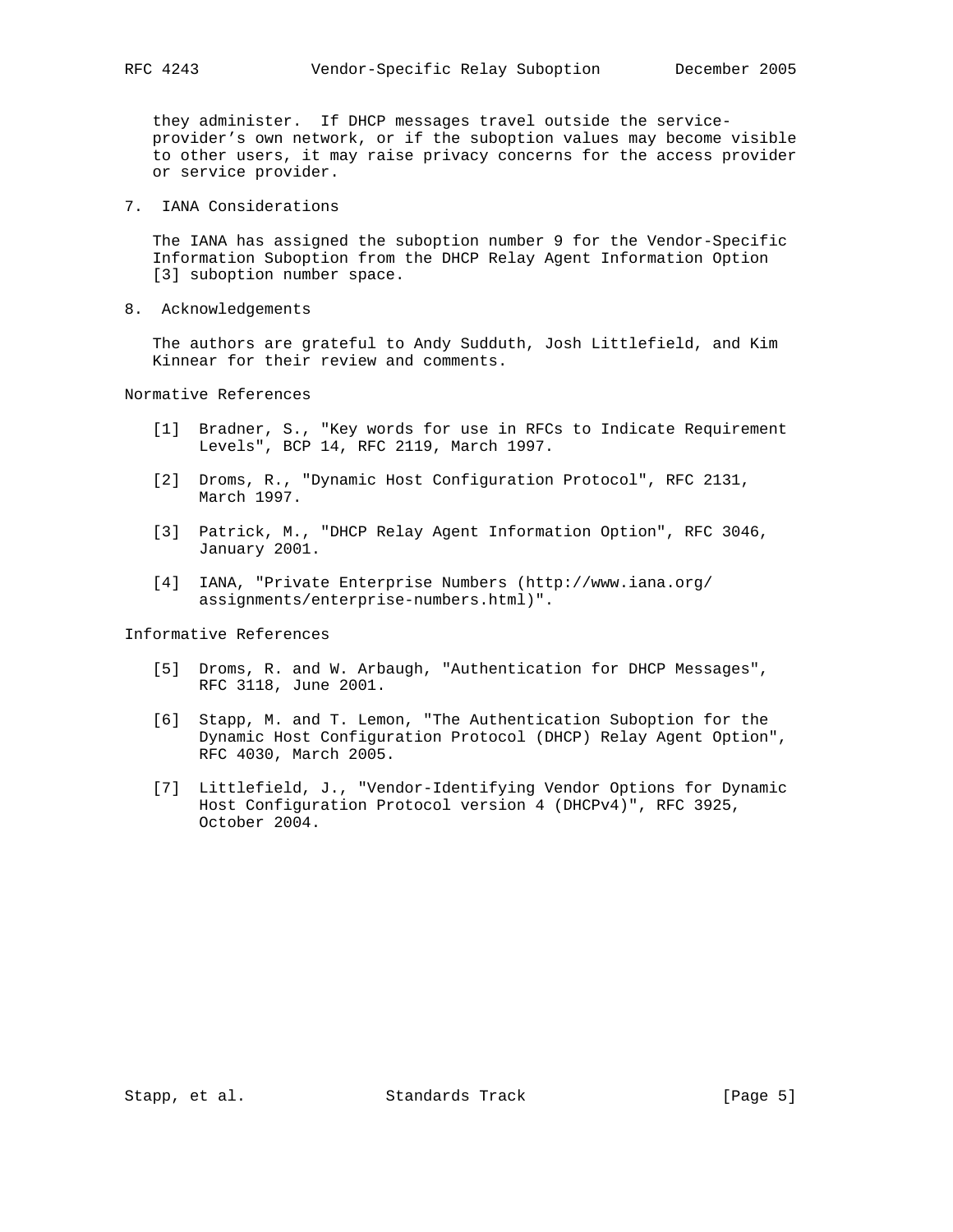Authors' Addresses

 Mark Stapp Cisco Systems, Inc. 1414 Massachusetts Ave. Boxborough, MA 01719 USA Phone: 978.936.0000 EMail: mjs@cisco.com Richard Johnson Cisco Systems, Inc. 170 W. Tasman Dr. San Jose, CA 95134 USA Phone: 408.526.4000 EMail: raj@cisco.com Theyn Palaniappan Cisco Systems, Inc. 170 W. Tasman Dr. San Jose, CA 95134 USA Phone: 408.526.4000 EMail: athenmoz@cisco.com